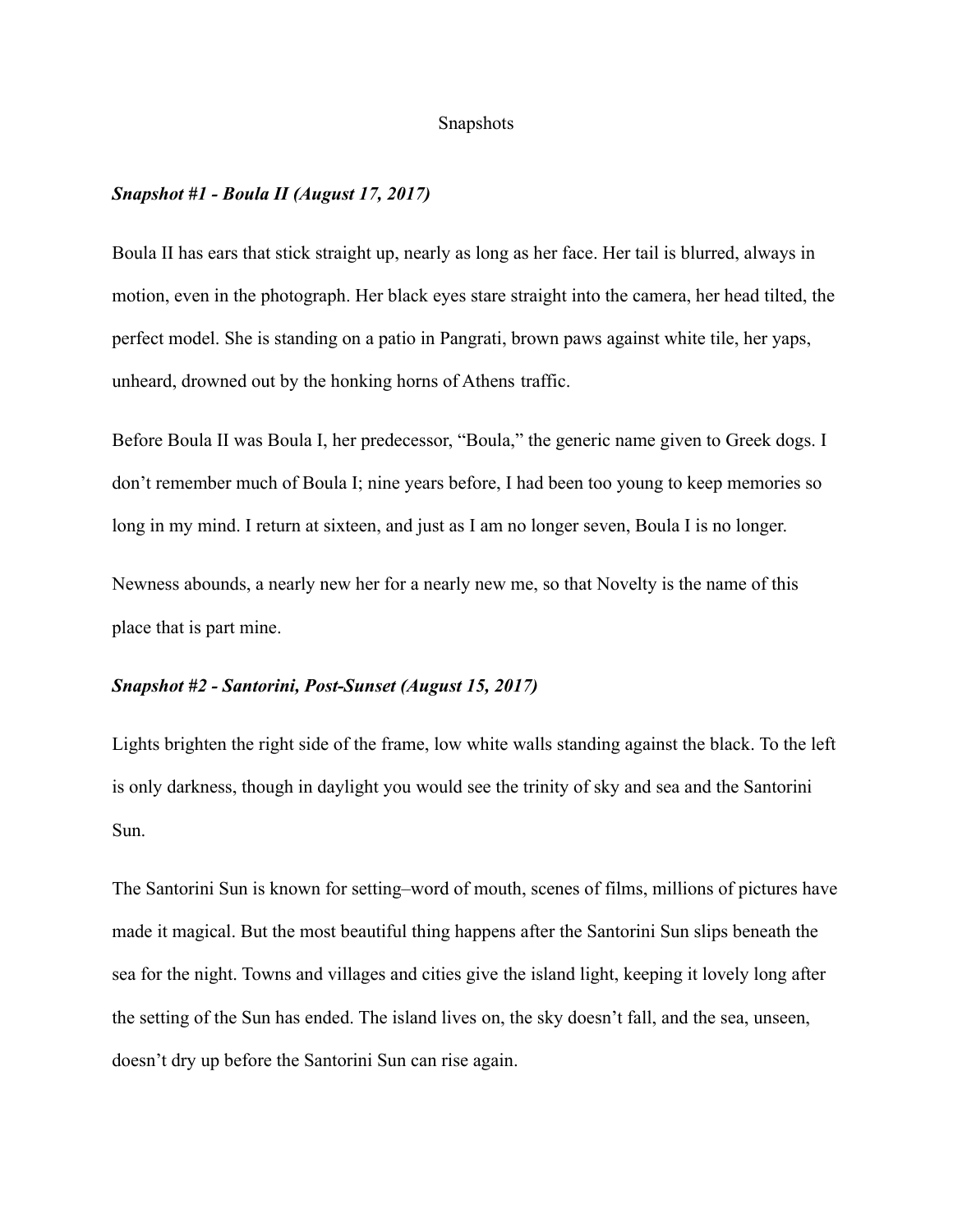## *Snapshot #3 - Tourist Haven (August 13, 2017)*

Red-roofed houses are carved into a dusty green mountainside dotted with shrubs and dirt. In the background, more mountains, and then sky, lazy clouds lazing aimlessly, unrushed, taking a siesta.

When we go to Greece, we stop in Arachova. We shop and eat and shop and eat, surrounded by French and German and English, and sometimes Greek. We go for cheap slippers with pompoms on the top, the Greek key etched into the sides in tacky purples, pinks, and blues. They are purchased from kiosks catering to foreigners, selling tchotchkes and souvenirs, and they won't last long. We buy many pairs.

I'm a tourist and a not-tourist. I have my name, my blood, and my citizenship papers. I also have my pompom slippers.

### *Snapshot #4 - Family Trees (August 10, 2017)*

Tall trees cast taller shadows on the field. It is sunset. Sheep are barely visible beneath the branches, their light wool darkened in the shade. We stop to take the picture while driving back from a family reunion in Milia, the village of my grandmother. She died shortly after the birth of my father, her son, existing long enough to give him life, though not to see him live.

Her village evokes memories of a woman unknown, kept alive by those of us seated around the dinner table–siblings and sons and nieces and nephews and me. Me, the walking breath and blood of She whose name I bear, whose features I wear.

These trees watched her grow.

# *Snapshot #5 - An Act of Faith (August 10, 2017)*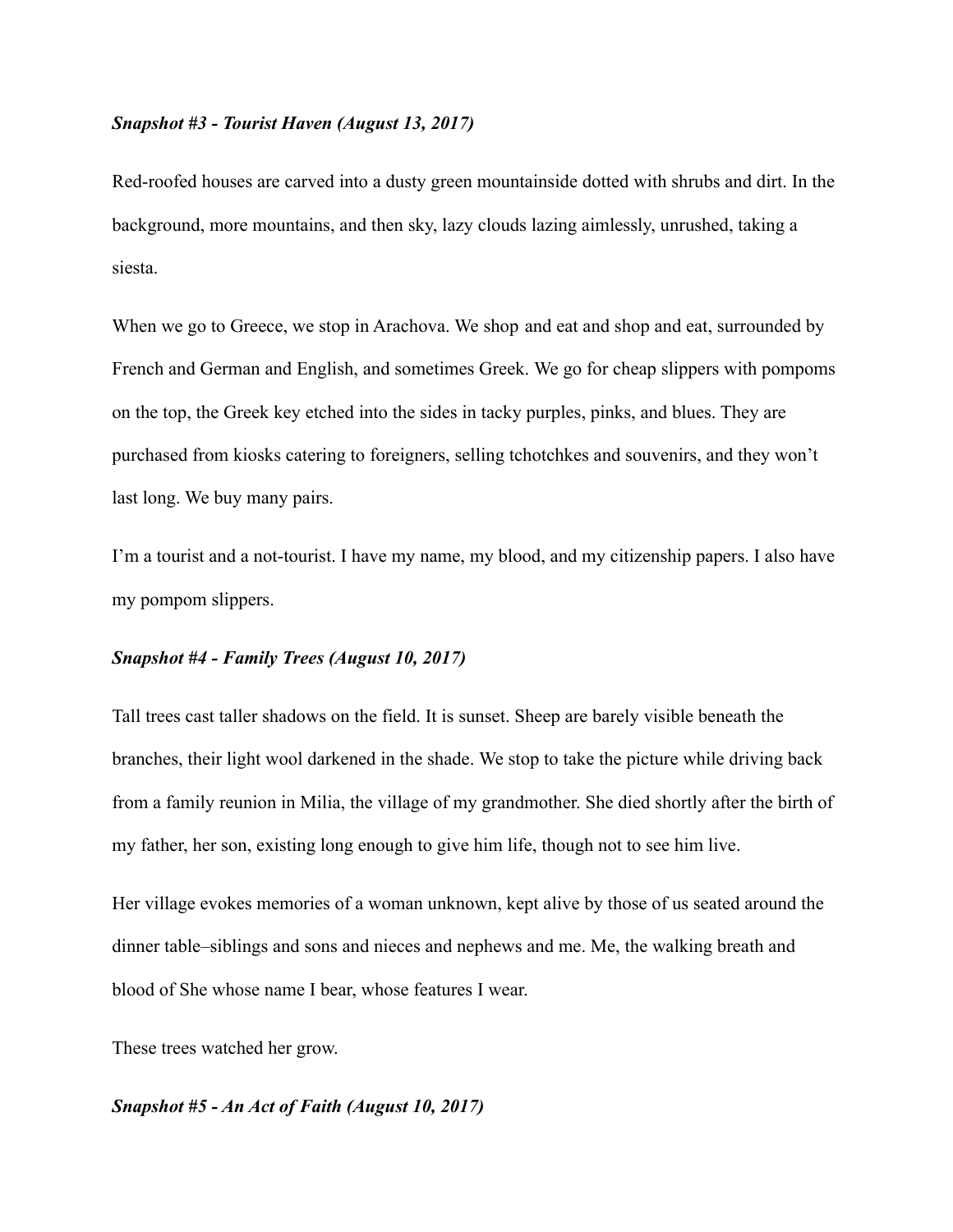Taken from a video shot while driving along the side of a mountain. Our grunts punctuate sharp turns, a low gray guardrail, likely decades-old, the only thing that protects us from veering over the edge, falling into the valley far (far, far) below. Every so often, we pass shrines erected by particularly precarious turns, all with white walls, blue ceilings, and glass doors protecting the contents–a candle, a cross, a photo. They memorialize the dead, those once on the same road as us, with a different destination than us. Such a warning calls for silence.

And yet our voices carry on, talking and laughing and content. We know what could happen, and we choose to believe it won't.

It is an act of defiance. It is an act of faith.

# *Snapshot #6 - Eating the Right Way (August 9, 2017)*

I'm sitting in an outdoor restaurant in Erateini. A smile on my face, a sunburn on my chest, the pale pink reddened against my navy top, the navy sky. My hands are raised, held away from my body, my fingers, purple polish chipped off the nails, covered in pasta sauce and shrimp shells. I look like a child who has been playing with her food, sweetly happy with the mischief she's made, showing it off to the camera.

In fact, any less of a mess would be the real problem. Shrimp isn't a dish meant to be eaten with dainty fingers in polite company. It's meant to be eaten by a sixteen-year-old girl in a Greek café late at night, so hungry she abandons her fork and pride and napkin, dirties her hands to fill her stomach. Does it with a smile on her face.

### *Snapshot #7 - View from Pelion (August 7, 2017)*